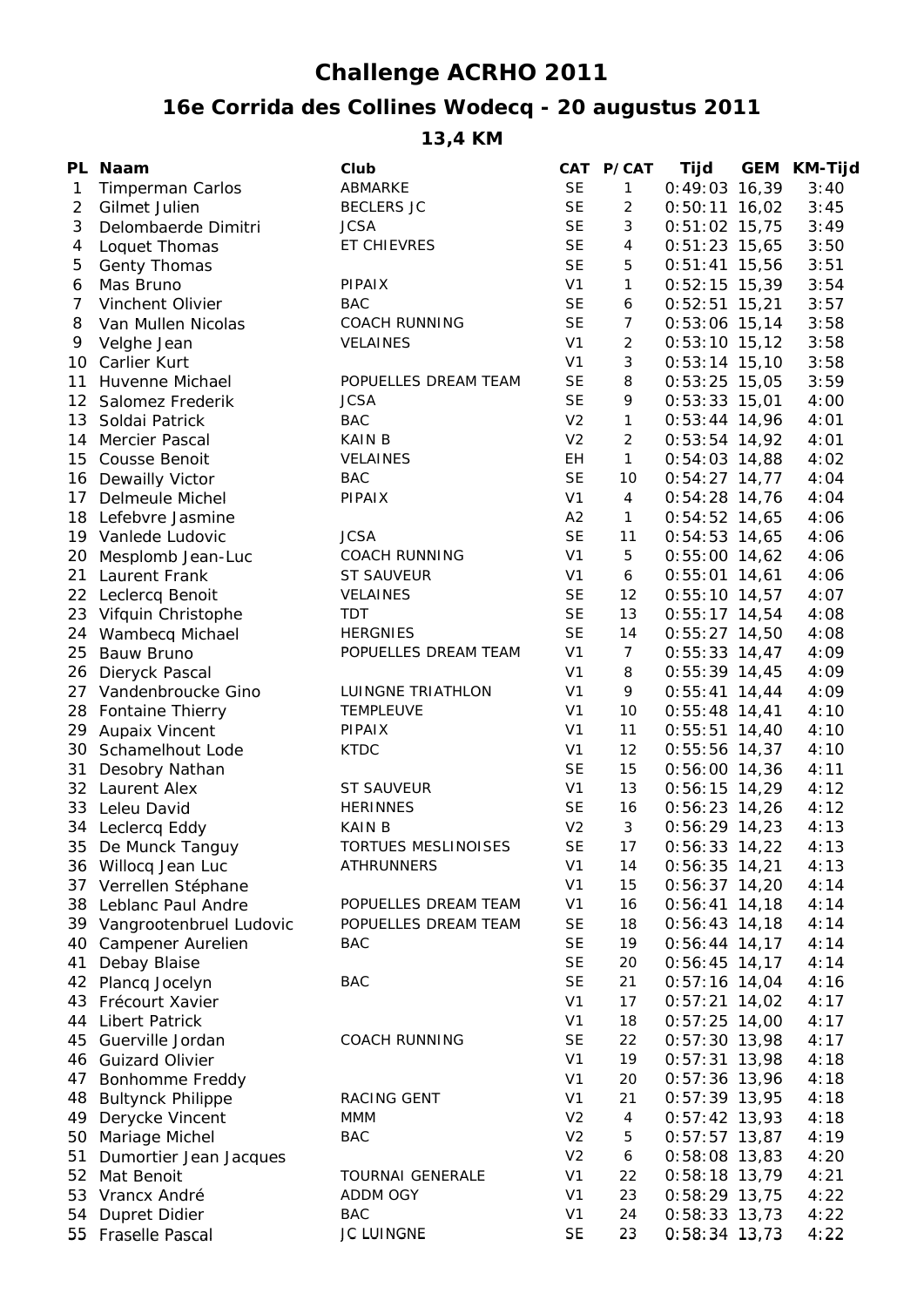|    | PL Naam                    | Club                     |                | CAT P/CAT      | Tijd            | GEM KM-Tijd |
|----|----------------------------|--------------------------|----------------|----------------|-----------------|-------------|
| 56 | <b>Boutry Vincent</b>      | ADDM OGY                 | <b>SE</b>      | 24             | $0:58:35$ 13,72 | 4:22        |
| 57 | Pozza Pierre               | <b>ADDM OGY</b>          | V <sub>1</sub> | 25             | $0:58:36$ 13,72 | 4:22        |
| 58 | Denil Bernard              | <b>MMM</b>               | V <sub>1</sub> | 26             | $0:58:38$ 13,71 | 4:23        |
|    | 59 Boulanger Julien        | <b>JCSA</b>              | <b>SE</b>      | 25             | $0:58:39$ 13,71 | 4:23        |
|    | 60 Cloet Jean-Christophe   | <b>BAC</b>               | <b>SE</b>      | 26             | $0:58:41$ 13,70 | 4:23        |
| 61 | <b>Binet Johnny</b>        | <b>ACCROS 5 CLOCHERS</b> | V <sub>1</sub> | 27             | $0:58:52$ 13,66 | 4:24        |
|    | 62 Dupont Michael          | PIPAIX                   | <b>SE</b>      | 27             | $0:58:57$ 13,64 | 4:24        |
|    | 63 Garbin Rudi             |                          | V <sub>1</sub> | 28             | $0:59:06$ 13,60 | 4:25        |
|    | 64 Sarot Pascale           | <b>PRFM</b>              | A2             | $\overline{2}$ | $0:59:10$ 13,59 | 4:25        |
|    | 65 Van Rechem François     | ADDM OGY                 | <b>SE</b>      | 28             | $0:59:16$ 13,57 | 4:25        |
|    | 66 Monniez Fabrice         | <b>BAC</b>               | V <sub>1</sub> | 29             | $0:59:19$ 13,55 | 4:26        |
| 67 | <b>Demaret Gregory</b>     |                          | <b>SE</b>      | 29             | $0:59:22$ 13,54 | 4:26        |
|    | 68 Pourtois Gilles         |                          | <b>SE</b>      | 30             | $0:59:28$ 13,52 | 4:26        |
|    | 69 Vantomme Alex           |                          | V <sub>3</sub> | $\mathbf{1}$   | $0:59:31$ 13,51 | 4:26        |
|    | 70 Valle Kurt              |                          | <b>SE</b>      | 31             | $0:59:40$ 13,47 | 4:27        |
| 71 | <b>Ricour Serge</b>        | <b>HAC</b>               | V <sub>1</sub> | 30             | $0:59:56$ 13,41 | 4:28        |
|    | 72 Devolder Kevin          | <b>BAC</b>               | <b>SE</b>      | 32             | $0:59:59$ 13,40 | 4:29        |
|    | 73 Van Den Haute Herman    | ADDM OGY                 | V <sub>3</sub> | $\overline{2}$ | $1:00:05$ 13,38 | 4:29        |
|    | 74 Quarre Michaël          |                          | <b>SE</b>      | 33             | $1:00:07$ 13,37 | 4:29        |
|    | 75 Bogemans Sébastien      | <b>KAIN B</b>            | EH             | $\overline{2}$ | $1:00:09$ 13,37 | 4:29        |
|    | 76 Deschuyteneer Marc      | TORTUES MESLINOISES      | <b>SE</b>      | 34             | $1:00:12$ 13,36 | 4:30        |
| 77 | <b>Buyse Caroline</b>      |                          | A1             | $\mathbf{1}$   | $1:00:13$ 13,35 | 4:30        |
|    | 78 Bossut Chris            | CAP TEAM                 | <b>SE</b>      | 35             | $1:00:14$ 13,35 | 4:30        |
|    | 79 Vandriessche Jean-Marie | <b>BAC</b>               | V <sub>3</sub> | 3              | $1:00:20$ 13,33 | 4:30        |
|    | 80 Duquenne Michel         | <b>JCSA</b>              | V <sub>2</sub> | $\overline{7}$ | 1:00:22 13,32   | 4:30        |
| 81 | Nortier Nicolas            | <b>VELAINES</b>          | V <sub>1</sub> | 31             | 1:00:23 13,31   | 4:30        |
|    | 82 Daels Sebastien         | POPUELLES DREAM TEAM     | <b>SE</b>      | 36             | $1:00:24$ 13,31 | 4:30        |
| 83 | Leroy Christophe           |                          | V <sub>1</sub> | 32             | $1:00:41$ 13,25 | 4:32        |
| 84 | Decuyper Gauthier          |                          | <b>SE</b>      | 37             | $1:00:44$ 13,24 | 4:32        |
| 85 | Delbar Eddy                | <b>JCSA</b>              | V <sub>1</sub> | 33             | $1:00:51$ 13,21 | 4:32        |
|    | 86 Saen Dominique          | <b>BAC</b>               | V <sub>1</sub> | 34             | $1:01:08$ 13,15 | 4:34        |
|    | 87 Toubeau Dominique       | <b>SPHO</b>              | V <sub>1</sub> | 35             | $1:01:12$ 13,14 | 4:34        |
|    | 88 Audoor Michael          | ADDM OGY                 | <b>SE</b>      | 38             | $1:01:18$ 13,12 | 4:34        |
|    | 89 Vervacke Christophe     | VELAINES                 | V <sub>1</sub> | 36             | $1:01:22$ 13,10 | 4:35        |
|    | 90 Masselis Rudy           | <b>COACH RUNNING</b>     | <b>SE</b>      | 39             | $1:01:34$ 13,06 | 4:36        |
| 91 | Deryckere Nicolas          |                          | EH             | 3              | $1:01:37$ 13,05 | 4:36        |
|    | 92 Parent Sabine           | VELAINES                 | A1             | $\overline{2}$ | $1:01:44$ 13,02 | 4:36        |
|    | 93 Van Haute Chris         | <b>JCSA</b>              | V <sub>1</sub> | 37             | $1:01:50$ 13,00 | 4:37        |
|    | 94 Timmerman Sébastien     |                          | <b>SE</b>      | 40             | $1:01:53$ 12,99 | 4:37        |
|    | 95 Landrieu Nicolas        | <b>RHO</b>               | <b>SE</b>      | 41             | 1:02:01 12,96   | 4:38        |
|    | 96 Delplace Pierre         |                          | V <sub>2</sub> | 8              | 1:02:05 12,95   | 4:38        |
|    | 97 Lubrez Jean Francois    |                          | <b>SE</b>      | 42             | 1:02:06 12,95   | 4:38        |
|    | 98 Chantry Louis           | POPUELLES DREAM TEAM     | V <sub>1</sub> | 38             | 1:02:08 12,94   | 4:38        |
|    | 99 Dumoulin Rudi           |                          | V <sub>1</sub> | 39             | $1:02:10$ 12,93 | 4:38        |
|    | 100 Freville Geoffrey      | <b>BAC</b>               | <b>SE</b>      | 43             | $1:02:15$ 12,92 | 4:39        |
|    | 101 Populin Julien         |                          | <b>SE</b>      | 44             | 1:02:21 12,89   | 4:39        |
|    | 102 Manche Patrick         | <b>TEMPLEUVE</b>         | V <sub>1</sub> | 40             | $1:02:28$ 12,87 | 4:40        |
|    | 103 Silva Francesco        | <b>BAC</b>               | <b>SE</b>      | 45             | 1:02:38 12,84   | 4:40        |
|    | 104 Allard Thierry         | <b>ACCROS 5 CLOCHERS</b> | V <sub>1</sub> | 41             | $1:02:40$ 12,83 | 4:41        |
|    | 105 Destrebecq Bernard     |                          | V <sub>1</sub> | 42             | $1:02:42$ 12,82 | 4:41        |
|    | 106 Desplanque Emmanuel    |                          | <b>SE</b>      | 46             | $1:02:43$ 12,82 | 4:41        |
|    | 107 Flamme Jean Michel     | <b>JCSA</b>              | V <sub>2</sub> | 9              | $1:02:47$ 12,81 | 4:41        |
|    |                            |                          | V <sub>1</sub> | 43             | 1:02:57 12,77   | 4:42        |
|    | 108 Lampe Pascal           | ET CHIEVRES              | V <sub>1</sub> |                | 1:02:58 12,77   | 4:42        |
|    | 109 Platteau Emmanuel      |                          |                | 44             |                 |             |
|    | 110 Vanderhaegen Pierre    | VELAINES                 | V <sub>1</sub> | 45             | $1:02:59$ 12,77 | 4:42        |
|    | 111 Wambeke Philippe       | MMM                      | <b>SE</b>      | 47             | $1:03:11$ 12,72 | 4:43        |
|    | 112 Ketelair Livin         | <b>ASSA</b>              | V <sub>3</sub> | $\overline{4}$ | $1:03:12$ 12,72 | 4:43        |
|    | 113 Tuyttens Gino          | <b>JCSA</b>              | V <sub>2</sub> | 10             | 1:03:16 12,71   | 4:43        |
|    | 114 Clerx Vincent          | PIPAIX                   | V <sub>1</sub> | 46             | 1:03:18 12,70   | 4:43        |
|    | 115 Debourse Philippe      | <b>SPHO</b>              | V <sub>2</sub> | 11             | 1:03:21 12,69   | 4:44        |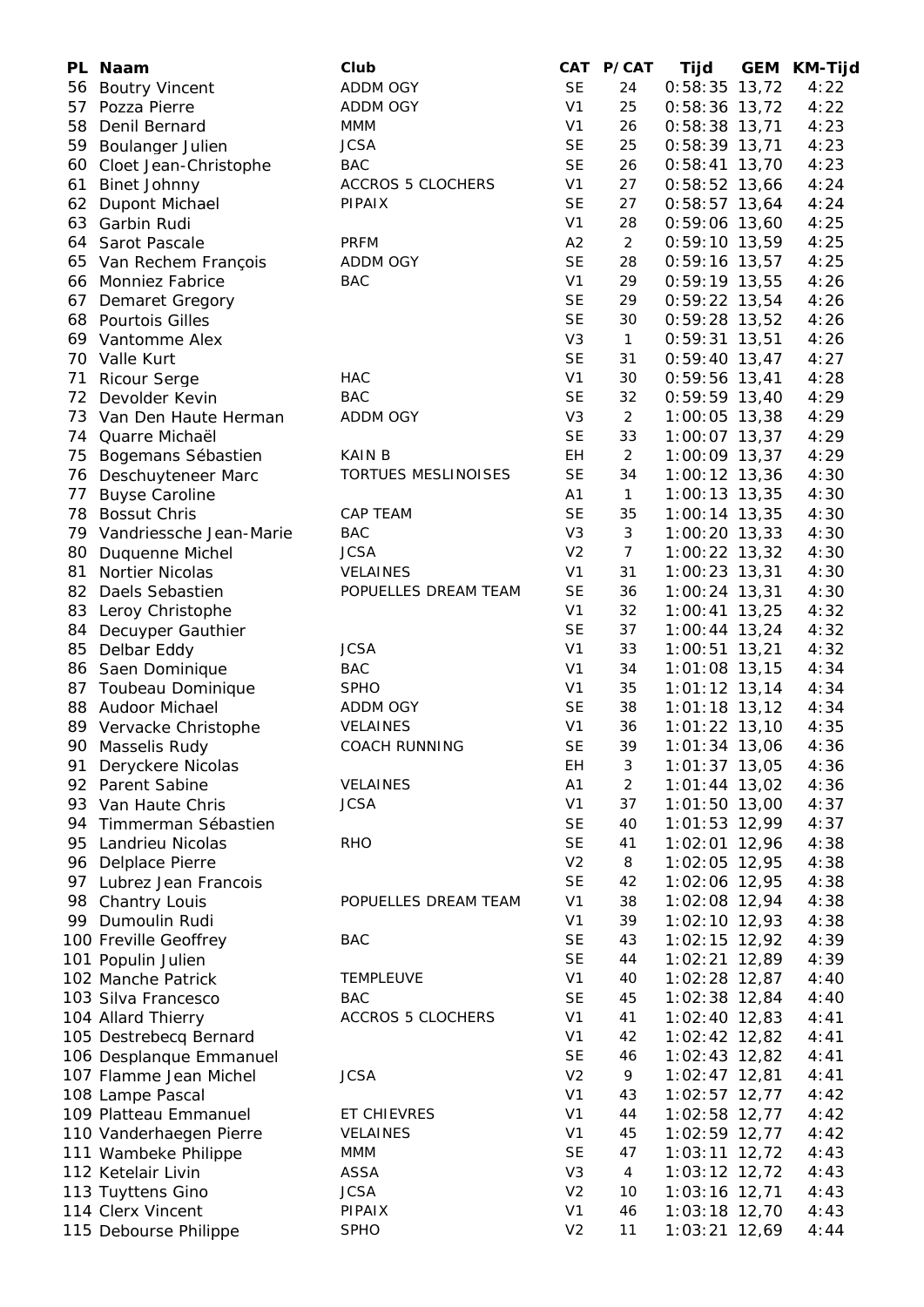| PL Naam                     | Club                     |                | CAT P/CAT      | Tijd            | <b>GEM KM-Tijd</b> |
|-----------------------------|--------------------------|----------------|----------------|-----------------|--------------------|
| 116 Style Olivier           | <b>SPHO</b>              | V <sub>1</sub> | 47             | $1:03:27$ 12,67 | 4:44               |
| 117 Laurent Nicolas         |                          | V <sub>1</sub> | 48             | $1:03:31$ 12,66 | 4:44               |
| 118 Procureur Laurent       | <b>DRT</b>               | <b>SE</b>      | 48             | $1:03:32$ 12,65 | 4:44               |
| 119 Vanhamme Bruno          | JC LUINGNE               | <b>SE</b>      | 49             | $1:03:34$ 12,65 | 4:45               |
| 120 Biltresse Maxime        |                          | <b>SE</b>      | 50             | $1:03:39$ 12,63 | 4:45               |
| 121 Nyssen Alain            | <b>BAC</b>               | V <sub>1</sub> | 49             | $1:03:40$ 12,63 | 4:45               |
| 122 Petini Ryan             |                          | EH             | 4              | $1:03:48$ 12,60 | 4:46               |
| 123 Boitte Cedric           |                          | <b>SE</b>      | 51             | $1:03:49$ 12,60 | 4:46               |
| 124 Alavoine Gratien        |                          | EH             | 5              | 1:03:51 12,59   | 4:46               |
| 125 Devos Alain             | <b>NAC</b>               | V <sub>2</sub> | 12             | 1:03:56 12,58   | 4:46               |
| 126 Camberlin Laurent       | <b>BAC</b>               | <b>SE</b>      | 52             | $1:03:59$ 12,57 | 4:46               |
| 127 Van Der Massen Geoffrey | ADDM OGY                 | <b>SE</b>      | 53             | 1:04:00 12,56   | 4:47               |
|                             |                          | V <sub>2</sub> | 13             |                 | 4:47               |
| 128 Vantyghem Alain         |                          | <b>SE</b>      |                | 1:04:02 12,56   |                    |
| 129 De Poorter Samuel       |                          | V <sub>1</sub> | 54             | $1:04:14$ 12,52 | 4:48               |
| 130 Moulin. Luc             |                          |                | 50             | $1:04:37$ 12,44 | 4:49               |
| 131 Dufour Philippe         | TOURNAI GENERALE         | V <sub>1</sub> | 51             | $1:04:38$ 12,44 | 4:49               |
| 132 Detemmerman Bruno       | <b>VELAINES</b>          | V <sub>1</sub> | 52             | $1:04:42$ 12,43 | 4:50               |
| 133 Masure Jean-Luc         |                          | V <sub>2</sub> | 14             | 1:05:00 12,37   | 4:51               |
| 134 Desmet Emmanuel         |                          | V <sub>1</sub> | 53             | 1:05:02 12,36   | 4:51               |
| 135 Coeuret Michel          | <b>BAC</b>               | V <sub>3</sub> | 5              | 1:05:08 12,34   | 4:52               |
| 136 Delguste Gregory        | <b>COACH RUNNING</b>     | <b>SE</b>      | 55             | $1:05:10$ 12,34 | 4:52               |
| 137 Reghem Bruno            |                          | <b>SE</b>      | 56             | 1:05:12 12,33   | 4:52               |
| 138 Clinquart Gilles        |                          | <b>SE</b>      | 57             | $1:05:13$ 12,33 | 4:52               |
| 139 Lemoine Samuel          | <b>JCSA</b>              | <b>SE</b>      | 58             | $1:05:15$ 12,32 | 4:52               |
| 140 Patin Serge             | <b>COACH RUNNING</b>     | V <sub>1</sub> | 54             | 1:05:20 12,31   | 4:53               |
| 141 Dumont Bruno            |                          | V <sub>1</sub> | 55             | $1:05:49$ 12,22 | 4:55               |
| 142 Jacobs Marc             | POPUELLES DREAM TEAM     | V <sub>1</sub> | 56             | $1:05:50$ 12,21 | 4:55               |
| 143 Carpentier Séverine     | <b>SPHO</b>              | A <sub>1</sub> | 3              | $1:05:52$ 12,21 | 4:55               |
| 144 Lartillier Frederic     |                          | <b>SE</b>      | 59             | 1:05:57 12,19   | 4:55               |
| 145 Bohems Andre            | <b>ACCROS 5 CLOCHERS</b> | V <sub>1</sub> | 57             | 1:05:58 12,19   | 4:55               |
| 146 Cnocquart Ludovic       | <b>BAC</b>               | <b>SE</b>      | 60             | $1:05:59$ 12,18 | 4:55               |
| 147 Dervaux Jean-Michel     | PIPAIX                   | V <sub>1</sub> | 58             | 1:06:00 12,18   | 4:56               |
| 148 Charles Stéphane        | <b>HERINNES</b>          | <b>SE</b>      | 61             | 1:06:01 12,18   | 4:56               |
| 149 Brisme Michel           | PIPAIX                   | V <sub>3</sub> | 6              | $1:06:02$ 12,18 | 4:56               |
| 150 Tanghe Pascal           | <b>PRFM</b>              | V <sub>1</sub> | 59             | $1:06:03$ 12,17 | 4:56               |
| 151 Olivier Vincent         | <b>TOURNAI GENERALE</b>  | SE             | 62             | 1:06:04 12,17   | 4:56               |
| 152 Soris Frederic          | POPUELLES DREAM TEAM     | <b>SE</b>      | 63             |                 | 4:56               |
|                             |                          |                |                | 1:06:08 12,16   |                    |
| 153 Declercq Benoit         | JC BRIN D ZINC           | <b>SE</b>      | 64             | 1:06:09 12,15   | 4:56               |
| 154 Nigaut Jean Pierre      | <b>SPIBO</b>             | V <sub>3</sub> | $\overline{7}$ | $1:06:10$ 12,15 | 4:56               |
| 155 Sinty Stéphane          |                          | <b>SE</b>      | 65             | $1:06:13$ 12,14 | 4:56               |
| 156 Decubber Marc           | <b>BAC</b>               | V <sub>2</sub> | 15             | $1:06:14$ 12,14 | 4:57               |
| 157 Moulin Steven           | CAP TEAM                 | <b>SE</b>      | 66             | $1:06:15$ 12,14 | 4:57               |
| 158 Van Malleghem Ariane    | <b>KAIN B</b>            | A2             | 3              | 1:06:16 12,13   | 4:57               |
| 159 Malengreaux Fabrice     |                          | <b>SE</b>      | 67             | $1:06:17$ 12,13 | 4:57               |
| 160 Decleves Paul Emile     | ADDM OGY                 | V <sub>2</sub> | 16             | $1:06:24$ 12,11 | 4:57               |
| 161 Desobry Johan           |                          | V <sub>2</sub> | 17             | 1:06:28 12,10   | 4:58               |
| 162 Van Den Brulle Roland   | TORTUES MESLINOISES      | V <sub>3</sub> | 8              | 1:06:30 12,09   | 4:58               |
| 163 Druart Philippe         | ATHRUNNERS               | V <sub>1</sub> | 60             | $1:06:32$ 12,08 | 4:58               |
| 164 Sel Michel              | ACLO BJB                 | V <sub>4</sub> | $\mathbf{1}$   | 1:06:33 12,08   | 4:58               |
| 165 Fostroy Jean Marie      | <b>PRFM</b>              | V <sub>2</sub> | 18             | $1:06:45$ 12,04 | 4:59               |
| 166 Cardoso Manuel          |                          | <b>SE</b>      | 68             | 1:06:46 12,04   | 4:59               |
| 167 Roos Joël               |                          | V <sub>1</sub> | 61             | $1:06:51$ 12,03 | 4:59               |
| 168 Audoor Alain            | VELAINES                 | V <sub>2</sub> | 19             | $1:06:52$ 12,02 | 4:59               |
| 169 Mahiez David            |                          | V <sub>1</sub> | 62             | 1:06:53 12,02   | 4:59               |
| 170 Viavattene Sandy        |                          | <b>SE</b>      | 69             | 1:06:58 12,01   | 5:00               |
| 171 Noullet Jean-Paul       | VELAINES                 | V <sub>1</sub> | 63             | 1:07:02 11,99   | 5:00               |
| 172 Dubois Philippe         | <b>HAC</b>               | V <sub>2</sub> | 20             | 1:07:05 11,99   | 5:00               |
| 173 Van Caenegem Vincent    | ET CHIEVRES              | <b>SE</b>      | 70             | $1:07:13$ 11,96 | 5:01               |
| 174 Samain Pascal           | <b>TRIATH</b>            | V <sub>1</sub> | 64             | 1:07:14 11,96   | 5:01               |
| 175 Berthe Alexandre        | <b>TOURNAI GENERALE</b>  | <b>SE</b>      | 71             | 1:07:16 11,95   | 5:01               |
|                             |                          |                |                |                 |                    |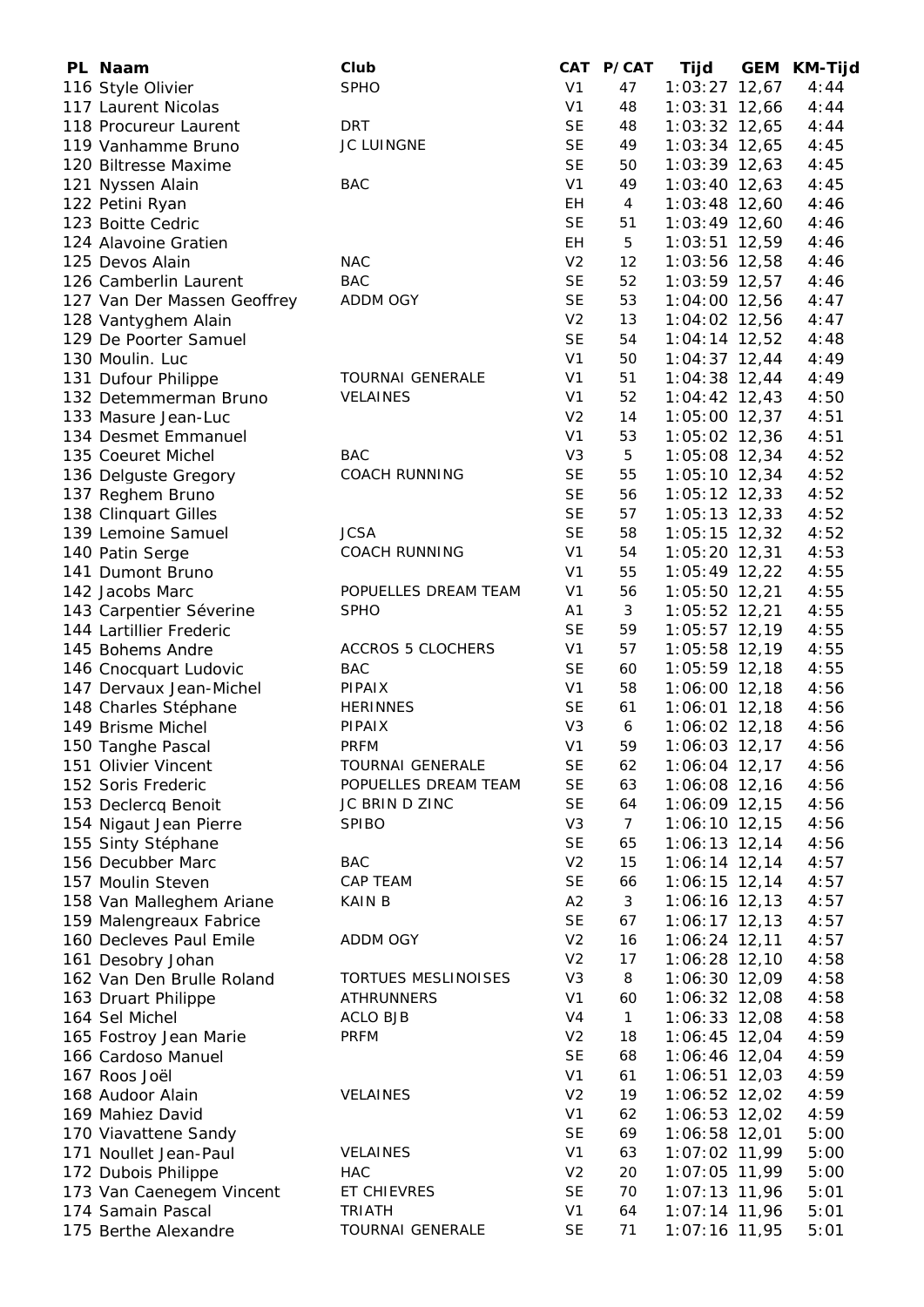| PL Naam                                 | Club                     |                | CAT P/CAT       | Tijd            | GEM KM-Tijd |
|-----------------------------------------|--------------------------|----------------|-----------------|-----------------|-------------|
| 176 Petini Maurizio                     |                          | V <sub>2</sub> | 21              | 1:07:17 11,95   | 5:01        |
| 177 Debaisieux François                 |                          | <b>SE</b>      | 72              | $1:07:20$ 11,94 | 5:01        |
| 178 Dekoster Philippe                   |                          | V <sub>2</sub> | 22              | 1:07:32 11,91   | 5:02        |
| 179 Debaveye Joseph                     | <b>JCSA</b>              | V <sub>3</sub> | 9               | 1:07:39 11,88   | 5:03        |
| 180 Werrebrouck Blaise                  | MANHATTAN                | V <sub>1</sub> | 65              | $1:07:50$ 11,85 | 5:04        |
| 181 Miseri Gino                         | ADDM OGY                 | V <sub>1</sub> | 66              | 1:07:52 11,85   | 5:04        |
| 182 Pottiez Jean Luc                    | VELAINES                 | V <sub>2</sub> | 23              | $1:07:53$ 11,84 | 5:04        |
| 183 Hucque David                        |                          | <b>SE</b>      | 73              | $1:08:05$ 11,81 | 5:05        |
| 184 Lefebvre Nicolas                    |                          | V <sub>1</sub> | 67              | 1:08:06 11,81   | 5:05        |
| 185 Mahieu Eddy                         | PIPAIX                   | V <sub>1</sub> | 68              | 1:08:08 11,80   | 5:05        |
| 186 Lecat Daniel                        | <b>KAIN B</b>            | V <sub>1</sub> | 69              | $1:08:14$ 11,78 | 5:06        |
| 187 Blanquart Lysiane                   | <b>PRFM</b>              | A1             | $\overline{4}$  | 1:08:28 11,74   | 5:07        |
| 188 Wiseur Alexis                       |                          | EH             | 6               | 1:08:37 11,72   | 5:07        |
| 189 Dewinter Jonathan                   |                          | <b>SE</b>      | 74              | 1:08:38 11,71   | 5:07        |
|                                         | <b>FLOBECQ</b>           | V <sub>2</sub> | 24              |                 |             |
| 190 Mahee Marc                          |                          | <b>SE</b>      |                 | $1:08:41$ 11,71 | 5:08        |
| 191 Petillon Philippe                   |                          |                | 75              | 1:08:50 11,68   | 5:08        |
| 192 Desmet Yves                         | <b>JCSA</b>              | V <sub>2</sub> | 25              | 1:08:56 11,66   | 5:09        |
| 193 Martin Guy Marie                    | <b>ACCROS 5 CLOCHERS</b> | V <sub>2</sub> | 26              | 1:08:57 11,66   | 5:09        |
| 194 Messiaen Vincent                    | <b>TOURNAI GENERALE</b>  | <b>SE</b>      | 76              | 1:08:59 11,65   | 5:09        |
| 195 Vanderhaegen Jacques                | <b>VELAINES</b>          | V <sub>2</sub> | 27              | 1:09:01 11,65   | 5:09        |
| 196 Duret Christophe                    | <b>HERINNES</b>          | <b>SE</b>      | 77              | 1:09:04 11,64   | 5:09        |
| 197 Philippe Alexandre                  | <b>TOURNAI GENERALE</b>  | <b>SE</b>      | 78              | 1:09:08 11,63   | 5:10        |
| 198 Morin Jean-Marc                     | <b>PRFM</b>              | V <sub>1</sub> | 70              | $1:09:12$ 11,62 | 5:10        |
| 199 Lahy Bruno                          | <b>HERIBUS</b>           | <b>SE</b>      | 79              | 1:09:22 11,59   | 5:11        |
| 200 Gallet Sebastien                    |                          | V <sub>1</sub> | 71              | 1:09:26 11,58   | 5:11        |
| 201 Platteeuw Veronique                 | <b>TRIATH</b>            | A1             | 5               | $1:09:31$ 11,57 | 5:11        |
| 202 Trajius Gabriel                     | <b>TRIATH</b>            | V <sub>1</sub> | 72              | 1:09:32 11,56   | 5:11        |
| 203 Deconinck Christian                 | <b>KAIN B</b>            | V <sub>2</sub> | 28              | 1:09:35 11,55   | 5:12        |
| 204 Mat Pierre                          | <b>TOURNAI GENERALE</b>  | <b>SE</b>      | 80              | 1:09:36 11,55   | 5:12        |
| 205 Criquielion Michel                  | ADDM OGY                 | V <sub>2</sub> | 29              | 1:09:38 11,55   | 5:12        |
| 206 Frederic Jean-Pierre                | <b>BAC</b>               | V <sub>1</sub> | 73              | 1:09:39 11,54   | 5:12        |
| 207 Lepot Xavier                        |                          | V <sub>1</sub> | 74              | $1:09:43$ 11,53 | 5:12        |
| 208 Dereux Francis                      |                          | V <sub>2</sub> | 30              | 1:09:51 11,51   | 5:13        |
| 209 Pottiez Guy                         | <b>VELAINES</b>          | V <sub>2</sub> | 31              | 1:09:52 11,51   | 5:13        |
| 210 Lucas Philippe                      |                          | V <sub>2</sub> | 32              | 1:09:58 11,49   | 5:13        |
| 211 Roty Michel                         | <b>KAIN B</b>            | V <sub>3</sub> | 10              | 1:09:59 11,49   | 5:13        |
| 212 Flament Eddy                        |                          | V <sub>1</sub> | 75              | 1:10:00 11,49   | 5:13        |
| 213 Senelle Paul Valery                 | VELAINES                 | V <sub>1</sub> | 76              | $1:10:01$ 11,48 | 5:14        |
| 214 De Waele Frédéric                   | <b>DEERLIJK</b>          | <b>SE</b>      | 81              | $1:10:02$ 11,48 | 5:14        |
| 215 Deboever Francis                    |                          | V <sub>1</sub> | 77              | $1:10:03$ 11,48 | 5:14        |
|                                         |                          | V <sub>2</sub> | 33              | $1:10:06$ 11,47 | 5:14        |
| 216 Chevalier Claude                    | <b>VELAINES</b>          | <b>SE</b>      | 82              | 1:10:09 11,46   |             |
| 217 Petraz Massimo<br>218 Deberdt Aicha | <b>JCSA</b>              | DA             |                 | $1:10:12$ 11,45 | 5:14        |
|                                         |                          |                | $\mathbf{1}$    |                 | 5:14        |
| 219 Ergo Philippe                       | <b>HERINNES</b>          | V <sub>1</sub> | 78              | $1:10:14$ 11,45 | 5:14        |
| 220 Rousseau Jean-Philippe              | <b>ECLATES PERUWELZ</b>  | <b>SE</b>      | 83              | $1:10:22$ 11,43 | 5:15        |
| 221 D Hulster Jean Pierre               | ATH                      | V <sub>2</sub> | 34              | $1:10:24$ 11,42 | 5:15        |
| 222 Devos Maxime                        |                          | <b>SE</b>      | 84              | 1:10:29 11,41   | 5:16        |
| 223 Henneuse Judith                     | <b>HERINNES</b>          | A1             | 6               | $1:10:56$ 11,33 | 5:18        |
| 224 Kromoska Mathieu                    |                          | <b>SE</b>      | 85              | $1:10:57$ 11,33 | 5:18        |
| 225 Delcroix Patrick                    | SUKCESTFOU               | V <sub>2</sub> | 35              | $1:10:58$ 11,33 | 5:18        |
| 226 Dufour Frédéric                     | <b>TOURNAI GENERALE</b>  | <b>SE</b>      | 86              | $1:10:59$ 11,33 | 5:18        |
| 227 Fuccio Patrick                      | <b>SPHO</b>              | V <sub>2</sub> | 36              | $1:11:04$ 11,31 | 5:18        |
| 228 Bureau Laurentin                    | <b>OSGA</b>              | EH             | $\mathcal{I}$   | $1:11:08$ 11,30 | 5:19        |
| 229 De Rodder Eric                      | <b>BAC</b>               | V <sub>2</sub> | 37              | 1:11:09 11,30   | 5:19        |
| 230 Wielemans Daniel                    | OEUDEGHIEN               | V <sub>1</sub> | 79              | $1:11:16$ 11,28 | 5:19        |
| 231 Lust Stéphane                       |                          | <b>SE</b>      | 87              | $1:11:26$ 11,26 | 5:20        |
| 232 Frederic Marie Pierre               | ACCROS 5 CLOCHERS        | A1             | $7\overline{ }$ | $1:11:28$ 11,25 | 5:20        |
| 233 Jaume Alain                         | LA RASANTE BRUXELLES     | V <sub>3</sub> | 11              | $1:11:33$ 11,24 | 5:20        |
| 234 Tesson Yves                         |                          | V <sub>1</sub> | 80              | $1:11:35$ 11,23 | 5:21        |
| 235 Moreau Christophe                   |                          | <b>SE</b>      | 88              | $1:11:37$ 11,23 | 5:21        |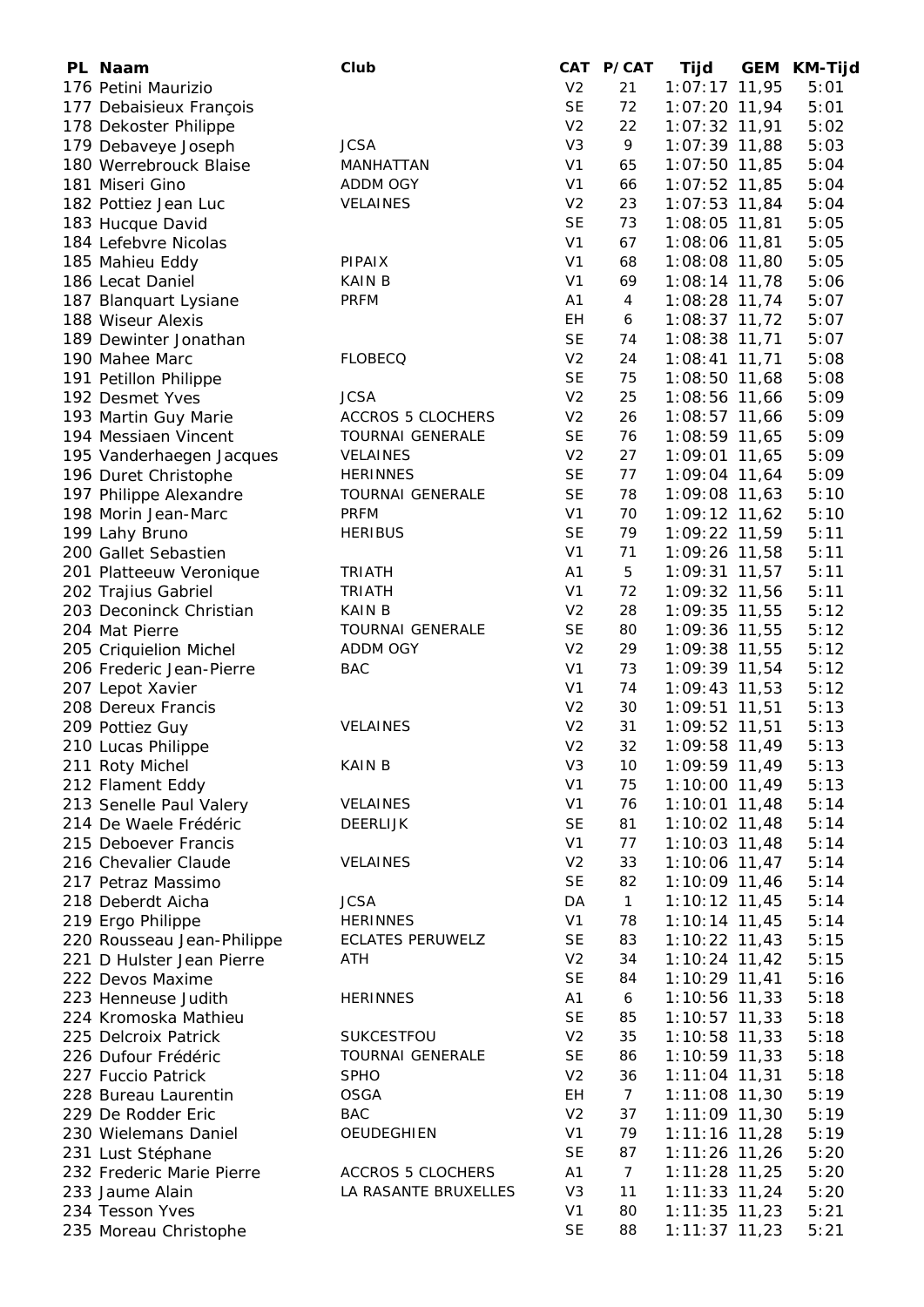| PL Naam                      | Club                     |                                  | CAT P/CAT      | <b>Tijd</b>     | GEM | <b>KM-Tijd</b> |
|------------------------------|--------------------------|----------------------------------|----------------|-----------------|-----|----------------|
| 236 Klorek Fabrice           |                          | V <sub>1</sub>                   | 81             | $1:11:39$ 11,22 |     | 5:21           |
| 237 Longepee Philippe        |                          | V <sub>2</sub>                   | 38             | $1:11:42$ 11,21 |     | 5:21           |
| 238 Pawlowski Jean-Patrick   | <b>ECLATES PERUWELZ</b>  | V <sub>2</sub>                   | 39             | $1:11:43$ 11,21 |     | 5:21           |
| 239 Cornil Joséphine         | POPUELLES DREAM TEAM     | DA                               | $\overline{2}$ | $1:11:45$ 11,21 |     | 5:21           |
| 240 Mariage Eglantine        | <b>HERINNES</b>          | DA                               | 3              | $1:11:53$ 11,18 |     | 5:22           |
| 241 Verleye Patrice          | VELAINES                 | V <sub>1</sub>                   | 82             | $1:11:59$ 11,17 |     | 5:22           |
| 242 Montignie Jean Jacques   | <b>HERINNES</b>          | V <sub>1</sub>                   | 83             | $1:12:02$ 11,16 |     | 5:23           |
| 243 Fontaine Luc             | VELAINES                 | V <sub>2</sub>                   | 40             | $1:12:03$ 11,16 |     | 5:23           |
| 244 Van Nerom Eddy           | ANDERLECHT               | V <sub>1</sub>                   | 84             | $1:12:05$ 11,15 |     | 5:23           |
| 245 Grell Georg              | <b>GREG S TEAM</b>       | V <sub>2</sub>                   | 41             | 1:12:06 11,15   |     | 5:23           |
| 246 Pieron Vincent           | <b>ECLATES PERUWELZ</b>  | V <sub>1</sub>                   | 85             | $1:12:09$ 11,14 |     | 5:23           |
| 247 Charles Christophe       |                          | V <sub>1</sub>                   | 86             | $1:12:10$ 11,14 |     | 5:23           |
| 248 Collie Marie-Jo          | <b>VELAINES</b>          | A <sub>3</sub>                   | $\mathbf{1}$   | $1:12:18$ 11,12 |     | 5:24           |
| 249 Bearez Jean              |                          | <b>SE</b>                        | 89             | $1:12:23$ 11,11 |     | 5:24           |
| 250 Marain Olivier           | <b>CAP TEAM</b>          | <b>SE</b>                        | 90             | 1:12:29 11,09   |     | 5:25           |
| 251 Duflot Gregory           |                          | <b>SE</b>                        | 91             | $1:12:33$ 11,08 |     | 5:25           |
| 252 Descy Francois           | ADJ                      | V <sub>2</sub>                   | 42             | $1:12:37$ 11,07 |     | 5:25           |
| 253 Frederic Jean Marie      | <b>BAC</b>               | V <sub>1</sub>                   | 87             | $1:12:43$ 11,06 |     | 5:26           |
| 254 Bataille Claude          |                          | V <sub>3</sub>                   | 12             | 1:12:46 11,05   |     | 5:26           |
| 255 Vansteenbrugge Dominique | <b>HERINNES</b>          | A <sub>1</sub>                   | 8              | $1:12:47$ 11,05 |     | 5:26           |
| 256 Duthoit Benedicte        | <b>HERINNES</b>          | A <sub>1</sub>                   | 9              | $1:12:48$ 11,04 |     | 5:26           |
| 257 Deroux Francis           | <b>ADDM OGY</b>          | V <sub>2</sub>                   | 43             | $1:12:49$ 11,04 |     | 5:26           |
|                              | <b>BAC</b>               | V <sub>3</sub>                   | 13             | $1:12:52$ 11,03 |     | 5:26           |
| 258 Wauquiez Bernard         |                          |                                  |                |                 |     | 5:27           |
| 259 Raviart Philippe         | PIPAIX                   | V <sub>1</sub><br>V <sub>1</sub> | 88             | 1:13:07 11,00   |     |                |
| 260 Bourgi Patrick           | BASE3                    |                                  | 89             | 1:13:08 10,99   |     | 5:27           |
| 261 Decoster Guillaume       | TORTUES MESLINOISES      | EH                               | 8              | 1:13:09 10,99   |     | 5:28           |
| 262 Deman Olivier            | <b>BAC</b>               | V <sub>1</sub>                   | 90             | $1:13:14$ 10,98 |     | 5:28           |
| 263 Poelaert Frédéric        |                          | <b>SE</b>                        | 92             | $1:13:18$ 10,97 |     | 5:28           |
| 264 Hustache Frédéric        |                          | <b>SE</b>                        | 93             | $1:13:19$ 10,97 |     | 5:28           |
| 265 Delannoy Vincent         | VIGNERONS DU BEAUSOIR    | V <sub>2</sub>                   | 44             | 1:13:32 10,93   |     | 5:29           |
| 266 Blareau Eric             |                          | V <sub>2</sub>                   | 45             | 1:13:36 10,92   |     | 5:30           |
| 267 Dupont Ethel             | <b>ACCROS 5 CLOCHERS</b> | A <sub>1</sub>                   | 10             | $1:13:45$ 10,90 |     | 5:30           |
| 268 Gutierrez Angel          | OBJ                      | V <sub>1</sub>                   | 91             | 1:13:48 10,89   |     | 5:30           |
| 269 Brou Xavier              |                          | V <sub>2</sub>                   | 46             | 1:13:49 10,89   |     | 5:31           |
| 270 Grulois Joseph           | <b>JCSA</b>              | V <sub>3</sub>                   | 14             | 1:13:51 10,89   |     | 5:31           |
| 271 Deslee Eric              | <b>KAIN B</b>            | V <sub>1</sub>                   | 92             | 1:14:09 10,84   |     | 5:32           |
| 272 Quintin Pierre           | <b>BAC</b>               | V <sub>1</sub>                   | 93             | $1:14:12$ 10,84 |     | 5:32           |
| 273 Verrue Francis           | <b>BAC</b>               | V <sub>3</sub>                   | 15             | $1:14:21$ 10,81 |     | 5:33           |
| 274 Mascret Frederic         | <b>JCSA</b>              | V <sub>1</sub>                   | 94             | 1:14:26 10,80   |     | 5:33           |
| 275 Meynsbrughen Philippe    | ADDM OGY                 | V <sub>2</sub>                   | 47             | 1:14:29 10,79   |     | 5:34           |
| 276 Vandaele Cyprien         | AMIS DU MARDI            | V <sub>1</sub>                   | 95             | $1:14:36$ 10,78 |     | 5:34           |
| 277 Vivier Michaël           | <b>TRIGT</b>             | <b>SE</b>                        | 94             | $1:14:45$ 10,76 |     | 5:35           |
| 278 Lochenie Didier          | <b>JCSA</b>              | V <sub>1</sub>                   | 96             | $1:14:47$ 10,75 |     | 5:35           |
| 279 Thiebaut Robert          | MMM                      | V <sub>2</sub>                   | 48             | $1:14:50$ 10,74 |     | 5:35           |
| 280 Ermel Stephane           | <b>ACCROS 5 CLOCHERS</b> | V <sub>1</sub>                   | 97             | $1:14:51$ 10,74 |     | 5:35           |
| 281 Letot Freddy             |                          | V <sub>2</sub>                   | 49             | 1:15:03 10,71   |     | 5:36           |
| 282 Jonnaert Aurélie         | <b>ASSA</b>              | DA                               | $\overline{4}$ | 1:15:07 10,70   |     | 5:36           |
| 283 Carlier Bruno            | VELAINES                 | V <sub>2</sub>                   | 50             | 1:15:09 10,70   |     | 5:36           |
| 284 Faux Daniel              |                          | V <sub>2</sub>                   | 51             | 1:15:12 10,69   |     | 5:37           |
| 285 Malvoz Jean Rene         | <b>ESM</b>               | V <sub>3</sub>                   | 16             | 1:15:13 10,69   |     | 5:37           |
| 286 Delonville Daniel        | VELAINES                 | V <sub>3</sub>                   | 17             | $1:15:17$ 10,68 |     | 5:37           |
| 287 Villee Vincent           | <b>JCSA</b>              | V <sub>1</sub>                   | 98             | $1:15:18$ 10,68 |     | 5:37           |
| 288 Platteau Olivier         | ADDM OGY                 | V <sub>1</sub>                   | 99             | $1:15:33$ 10,64 |     | 5:38           |
| 289 Vancaenegem Valentin     |                          | <b>SE</b>                        | 95             | $1:15:36$ 10,63 |     | 5:39           |
| 290 Deboever Estelle         |                          | <b>ED</b>                        | $\mathbf{1}$   | $1:15:38$ 10,63 |     | 5:39           |
| 291 Salome Michel            |                          | V <sub>1</sub>                   | 100            | $1:15:47$ 10,61 |     | 5:39           |
| 292 Masai Christian          | <b>KAIN B</b>            | V <sub>2</sub>                   | 52             | $1:15:48$ 10,61 |     | 5:39           |
| 293 Vander Elst Denis        |                          | <b>SE</b>                        | 96             | 1:15:49 10,60   |     | 5:39           |
| 294 Petraz Albano            |                          | <b>SE</b>                        | 97             | $1:15:51$ 10,60 |     | 5:40           |
| 295 Duvivier Dany            | <b>BAC</b>               | V <sub>1</sub>                   | 101            | 1:15:54 10,59   |     | 5:40           |
|                              |                          |                                  |                |                 |     |                |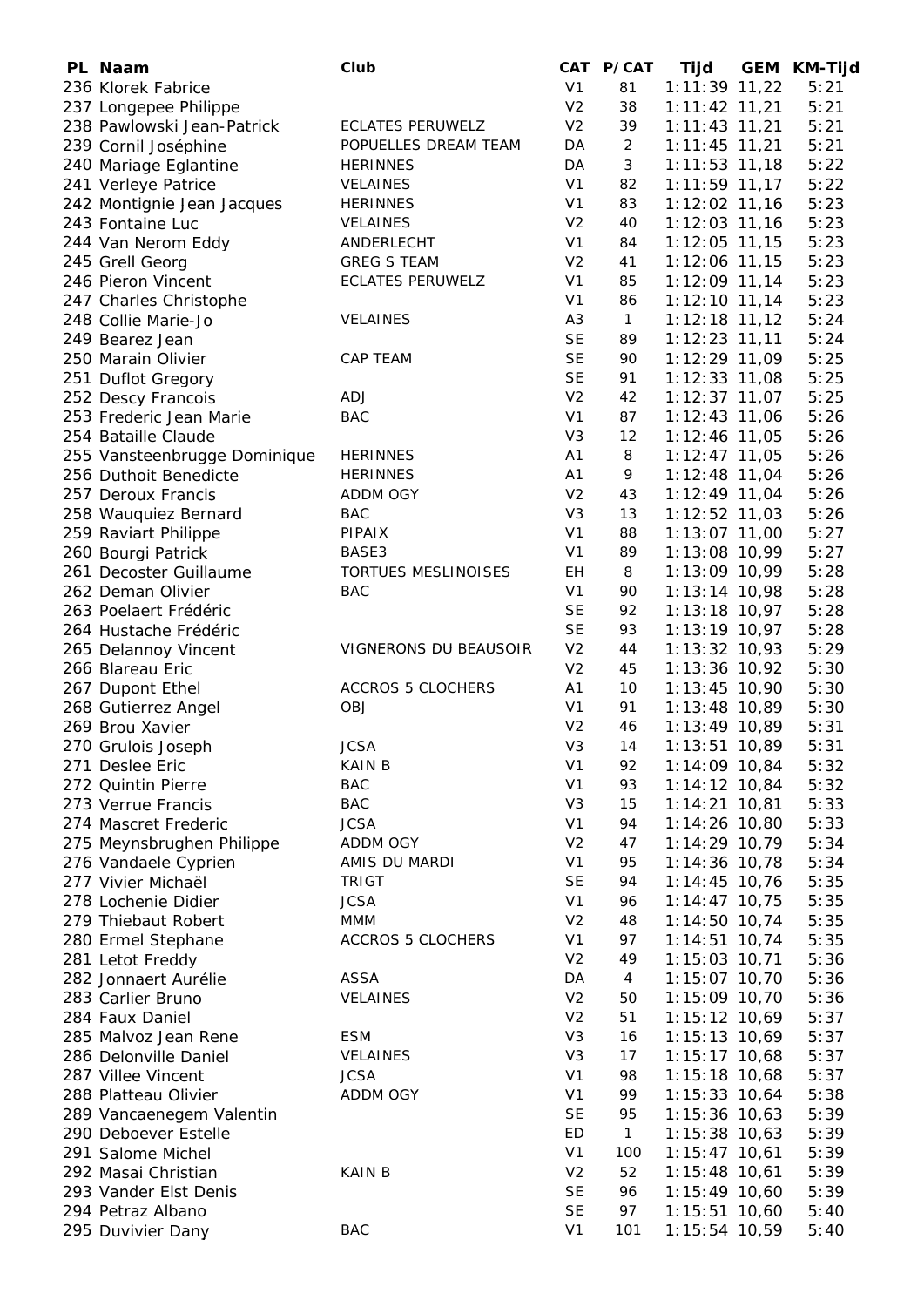| PL Naam                                         | Club                       |                             | CAT P/CAT       | <b>Tijd</b>                        | <b>GEM KM-Tijd</b> |
|-------------------------------------------------|----------------------------|-----------------------------|-----------------|------------------------------------|--------------------|
| 296 Fournier Pierre Jean                        |                            | <b>SE</b>                   | 98              | 1:16:00 10,58                      | 5:40               |
| 297 Dorosev Ado                                 | <b>ACCROS 5 CLOCHERS</b>   | V <sub>2</sub>              | 53              | $1:16:02$ 10,57                    | 5:40               |
| 298 Berton Jean-Marc                            | <b>BAC</b>                 | V <sub>2</sub>              | 54              | $1:16:10$ 10,56                    | 5:41               |
| 299 Prive Alain                                 |                            | V <sub>1</sub>              | 102             | 1:16:16 10,54                      | 5:41               |
| 300 Decubber Jacques                            | <b>BAC</b>                 | V <sub>2</sub>              | 55              | $1:16:18$ 10,54                    | 5:42               |
| 301 Vandaele Helene                             | PIPAIX                     | DA                          | 5               | 1:16:19 10,54                      | 5:42               |
| 302 Strumelle Jean Michel                       | TORTUES MESLINOISES        | V <sub>2</sub>              | 56              | $1:16:20$ 10,53                    | 5:42               |
| 303 Deprez Xavier                               | <b>JCSA</b>                | V <sub>2</sub>              | 57              | $1:16:22$ 10,53                    | 5:42               |
| 304 Calonne Eddy                                | PIPAIX                     | V <sub>2</sub>              | 58              | $1:16:23$ 10,53                    | 5:42               |
| 305 Vanoverskelds Dominique                     |                            | V <sub>1</sub>              | 103             | 1:16:24 10,52                      | 5:42               |
| 306 Foulon Christophe                           |                            | V <sub>1</sub>              | 104             | 1:16:28 10,51                      | 5:42               |
| 307 Polain Jean-Claude                          | <b>HAC</b>                 | V <sub>4</sub>              | $\overline{2}$  | $1:16:37$ 10,49                    | 5:43               |
| 308 Scoubeau Anne Marie                         | <b>HAC</b>                 | A <sub>3</sub>              | $\overline{2}$  | 1:16:38 10,49                      | 5:43               |
| 309 Schoppe Anita                               | <b>AXA</b>                 | A <sub>3</sub>              | 3               | $1:16:44$ 10,48                    | 5:44               |
| 310 Dogot Bernard                               | <b>ADJ</b>                 | V <sub>2</sub>              | 59              | $1:16:59$ 10,44                    | 5:45               |
| 311 Cousse Christophe                           | VELAINES                   | V <sub>1</sub>              | 105             | $1:17:02$ 10,44                    | 5:45               |
| 312 Dewulf Isabelle                             |                            | DA                          | 6               | $1:17:03$ 10,43                    | 5:45               |
| 313 Fellemans Arnaud                            |                            | <b>SE</b>                   | 99              | $1:17:04$ 10,43                    | 5:45               |
| 314 Dewulf Gregory                              |                            | V <sub>1</sub>              | 106             | $1:17:12$ 10,41                    | 5:46               |
| 315 Carpentier Joel                             | STANDARD                   | V <sub>1</sub>              | 107             | $1:17:14$ 10,41                    | 5:46               |
| 316 Helin Michel                                |                            | V <sub>2</sub>              | 60              | $1:17:22$ 10,39                    | 5:46               |
| 317 Sange Dominique                             |                            | V <sub>1</sub>              | 108             | $1:17:23$ 10,39                    | 5:46               |
| 318 Planque Jean Luc                            | <b>JCSA</b>                | V <sub>2</sub>              | 61              | $1:17:26$ 10,38                    | 5:47               |
| 319 Meurisse Jean                               | <b>SPHO</b>                | V <sub>2</sub>              | 62              | $1:17:34$ 10,37                    | 5:47               |
| 320 Schoonooghe Erwin                           | VELAINES                   | V <sub>1</sub>              | 109             | $1:17:35$ 10,36                    | 5:47               |
| 321 Cuvelier Thierry                            | <b>JCSA</b>                | V <sub>1</sub>              | 110             | $1:17:41$ 10,35                    | 5:48               |
| 322 Merchez Philippe                            |                            | <b>SE</b>                   | 100             | $1:17:46$ 10,34                    | 5:48               |
| 323 Henry Mathieu                               | <b>HERINNES</b>            | <b>SE</b><br>V <sub>1</sub> | 101             | $1:17:47$ 10,34                    | 5:48               |
| 324 Mauroy Frederic                             | <b>SPHO</b>                |                             | 111             | $1:17:49$ 10,33                    | 5:48               |
| 325 Carlier Jean Marie                          | <b>JCSA</b>                | V <sub>2</sub>              | 63              | $1:17:58$ 10,31                    | 5:49               |
| 326 Bonnefois Mireille<br>327 Dubois Jean Marie | MMM<br><b>JCSA</b>         | A1<br>V <sub>2</sub>        | 11              | $1:17:59$ 10,31<br>$1:18:01$ 10,31 | 5:49<br>5:49       |
| 328 Moulin Jean Pierre                          |                            | V <sub>2</sub>              | 64<br>65        | 1:18:02 10,30                      | 5:49               |
| 329 Sergeant Cécilia                            | <b>TORTUES MESLINOISES</b> | A <sub>3</sub>              | $\overline{4}$  | $1:18:12$ 10,28                    | 5:50               |
| 330 Lamarche Bertrand                           | <b>ACCROS 5 CLOCHERS</b>   | V <sub>1</sub>              | 112             | $1:18:13$ 10,28                    | 5:50               |
| 331 Leclercq,, Philippe                         | <b>ACCROS 5 CLOCHERS</b>   | V <sub>1</sub>              | 113             | $1:18:14$ 10,28                    | 5:50               |
| 332 Tourneur Axel                               | <b>ETENGHIEN</b>           | <b>SE</b>                   | 102             | $1:18:18$ 10,27                    | 5:51               |
| 333 Denays Antoine                              | LESDAIN D LA MER           | EH                          | 9               | $1:18:20$ 10,26                    | 5:51               |
| 334 Delcambre Philippe                          | <b>COACH RUNNING</b>       | <b>SE</b>                   | 103             | $1:18:24$ 10,26                    | 5:51               |
| 335 Leclercq Nancy                              | <b>KAIN B</b>              | A2                          | $\overline{4}$  | $1:18:27$ 10,25                    | 5:51               |
| 336 Michel Jacques                              |                            | V <sub>2</sub>              | 66              | $1:18:29$ 10,24                    | 5:51               |
| 337 Bruneau Chantal                             | PIPAIX                     | A2                          | 5               | $1:18:31$ 10,24                    | 5:52               |
| 338 Bonnet Dorothee                             | <b>PRFM</b>                | A1                          | 12              | $1:18:37$ 10,23                    | 5:52               |
| 339 Deberdt Dany                                | <b>JCSA</b>                | V <sub>3</sub>              | 18              | $1:18:46$ 10,21                    | 5:53               |
| 340 Seynaeve Serge                              | <b>MMM</b>                 | V <sub>2</sub>              | 67              | $1:18:48$ 10,20                    | 5:53               |
| 341 Musumeci Bruno                              | <b>JCSA</b>                | V <sub>2</sub>              | 68              | $1:18:50$ 10,20                    | 5:53               |
| 342 Verdy Jacques                               | KAIN B                     | V <sub>2</sub>              | 69              | $1:18:51$ 10,20                    | 5:53               |
| 343 Hache Manu                                  | TOURNAI GENERALE           | <b>SE</b>                   | 104             | $1:18:52$ 10,19                    | 5:53               |
| 344 Cochez Jean Albert                          | <b>KAIN B</b>              | V <sub>2</sub>              | 70              | $1:18:58$ 10,18                    | 5:54               |
| 345 Deveux Stephane                             |                            | <b>SE</b>                   | 105             | 1:19:03 10,17                      | 5:54               |
| 346 Delabassee Vinciane                         |                            | A1                          | 13              | 1:19:05 10,17                      | 5:54               |
| 347 Adant Marc                                  | LES BEAUX FANAS            | V <sub>2</sub>              | 71              | 1:19:06 10,16                      | 5:54               |
| 348 Dufour Line                                 | <b>VELAINES</b>            | A2                          | 6               | $1:19:12$ 10,15                    | 5:55               |
| 349 Berthe Véronique                            | <b>HERINNES</b>            | A1                          | 14              | 1:19:13 10,15                      | 5:55               |
| 350 Fervaille Fabienne                          | PIPAIX                     | A2                          | $7\overline{ }$ | $1:19:14$ 10,15                    | 5:55               |
| 351 Grivet Dominique                            | VELAINES                   | <b>SE</b>                   | 106             | 1:19:36 10,10                      | 5:56               |
| 352 Decornet Xavier                             |                            | V <sub>1</sub>              | 114             | 1:19:50 10,07                      | 5:57               |
| 353 Divita Rocco                                | <b>JCSA</b>                | V <sub>3</sub>              | 19              | 1:19:54 10,06                      | 5:58               |
| 354 Maenhout Rudi                               | LESDAIN D LA MER           | V <sub>1</sub>              | 115             | 1:19:55 10,06                      | 5:58               |
| 355 Ramu Annick                                 | <b>KAIN B</b>              | A2                          | 8               | 1:19:58 10,05                      | 5:58               |
|                                                 |                            |                             |                 |                                    |                    |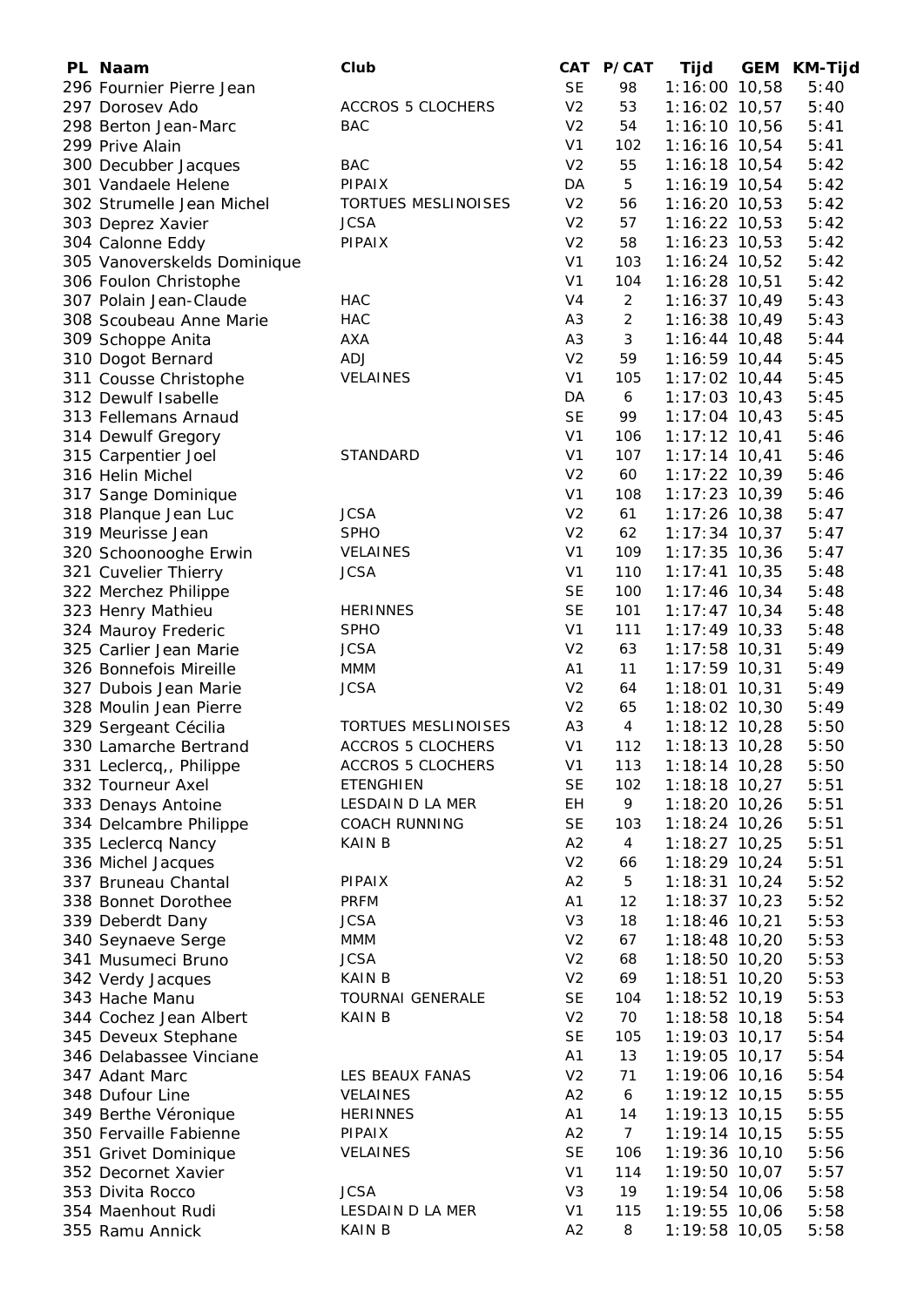| PL Naam                       | Club                       | CAT            | P/CAT          | Tijd            | <b>GEM</b> | <b>KM-Tijd</b> |
|-------------------------------|----------------------------|----------------|----------------|-----------------|------------|----------------|
| 356 Beck Jacques              | LESDAIN D LA MER           | V <sub>1</sub> | 116            | 1:19:59 10,05   |            | 5:58           |
| 357 Chambaere Regi            |                            | V <sub>1</sub> | 117            | 1:20:00 10,05   |            | 5:58           |
| 358 Pluquet Marc              | RUS HERSEAUX               | V <sub>2</sub> | 72             | $1:20:01$ 10,05 |            | 5:58           |
| 359 Preaux Jean Luc           |                            | V <sub>1</sub> | 118            | $1:20:11$ 10,03 |            | 5:59           |
| 360 Lebain Alain              | <b>VELAINES</b>            | V <sub>2</sub> | 73             | $1:20:20$ 10,01 |            | 6:00           |
| 361 Bourgeois Geoffrey        |                            | <b>SE</b>      | 107            | $1:20:21$ 10,01 |            | 6:00           |
| 362 Casier Ariane             | <b>SPHO</b>                | A <sub>3</sub> | 5              | $1:20:32$ 9,98  |            | 6:01           |
| 363 Werrebrouck Mahaut        | VELAINES                   | A1             | 15             | $1:20:49$ 9,95  |            | 6:02           |
| 364 Coeuret Laurent           | <b>BAC</b>                 | <b>SE</b>      | 108            | $1:20:50$ 9,95  |            | 6:02           |
| 365 Deschuyteneer Willy       | <b>TORTUES MESLINOISES</b> | V <sub>2</sub> | 74             | $1:20:56$ 9,93  |            | 6:02           |
| 366 Manteau Guillaume         |                            | <b>SE</b>      | 109            | $1:21:08$ 9,91  |            | 6:03           |
| 367 Bastien Anne-Sophie       |                            | A <sub>1</sub> | 16             | $1:21:12$ 9,90  |            | 6:04           |
| 368 Richoux Benedicte         | VELAINES                   | A1             | 17             | 1:21:14         | 9,90       | 6:04           |
| 369 Vansaingele Luc           | <b>SPHO</b>                | V <sub>2</sub> | 75             | 1:21:15         | 9,90       | 6:04           |
| 370 Velghe Stéphane           | ZATAC                      | V <sub>2</sub> | 76             | 1:21:24         | 9,88       | 6:04           |
| 371 Leclercq Michel           | <b>CAP TEAM</b>            | V <sub>3</sub> | 20             | 1:21:33         | 9,86       | 6:05           |
| 372 Kint Vanessa              |                            | A1             | 18             | 1:21:43         | 9,84       | 6:06           |
| 373 Meurist Joel              |                            | <b>SE</b>      | 110            | 1:21:45         | 9,83       | 6:06           |
|                               |                            | V <sub>3</sub> | 21             | 1:22:04         | 9,80       | 6:07           |
| 374 Verbrugghe Bernard        | MMM                        |                |                |                 |            |                |
| 375 Clerx Isabelle            | <b>SPHO</b>                | A2             | 9              | 1:22:23         | 9,76       | 6:09           |
| 376 Helin Veronique           |                            | A2             | 10             | $1:22:24$ 9,76  |            | 6:09           |
| 377 Vandenbroucke Celine      |                            | <b>SE</b>      | 111            | $1:22:27$ 9,75  |            | 6:09           |
| 378 Vangheluwe Patrick        | <b>VELAINES</b>            | V <sub>2</sub> | 77             | 1:22:28         | 9,75       | 6:09           |
| 379 Dogot Pierre              | <b>ADJ</b>                 | V <sub>2</sub> | 78             | 1:22:35         | 9,74       | 6:10           |
| 380 Biltresse Michel          | <b>KAIN B</b>              | V <sub>3</sub> | 22             | 1:22:36         | 9,73       | 6:10           |
| 381 De Vos Patrice            |                            | V <sub>2</sub> | 79             | 1:22:41         | 9,72       | 6:10           |
| 382 Raviart Flavie            | <b>PIPAIX</b>              | ED             | $\overline{a}$ | 1:22:44         | 9,72       | 6:10           |
| 383 Vanderhaegen Audrey       | VELAINES                   | DA             | 7 <sup>7</sup> | 1:22:57         | 9,69       | 6:11           |
| 384 Murez Eddy                |                            | V <sub>1</sub> | 119            | 1:23:19         | 9,65       | 6:13           |
| 385 Vannieuwenhuyse Françoise |                            | A <sub>1</sub> | 19             | 1:23:21         | 9,65       | 6:13           |
| 386 Constant Marie Christine  | <b>TORTUES MESLINOISES</b> | A2             | 11             | 1:23:27         | 9,63       | 6:14           |
| 387 Masquilier Sara           |                            | A1             | 20             | 1:23:31         | 9,63       | 6:14           |
| 388 Buisseret Pierre          |                            | V <sub>1</sub> | 120            | 1:23:41         | 9,61       | 6:15           |
| 389 Caby Bernard              | <b>JCSA</b>                | V <sub>2</sub> | 80             | 1:23:45         | 9,60       | 6:15           |
| 390 Mureno Consuela           | <b>ADDM OGY</b>            | DA             | 8              | 1:23:53         | 9,58       | 6:16           |
| 391 Luchtens Michel           | <b>JCSA</b>                | V <sub>1</sub> | 121            | 1:24:08         | 9,56       | 6:17           |
| 392 Leplae Jean Yves          | <b>FLOC</b>                | V <sub>2</sub> | 81             | 1:24:14         | 9,54       | 6:17           |
| 393 Bessems Valérie           |                            | DA             | 9              | 1:24:17         | 9,54       | 6:17           |
| 394 Dewitte Fabienne          |                            | DA             | 10             | 1:24:21         | 9,53       | 6:18           |
| 395 Zenner Eric               |                            | <b>SE</b>      | 112            | 1:24:40         | 9,50       | 6:19           |
| 396 Dervaux Guillaume         |                            | <b>SE</b>      | 113            | 1:24:45         | 9,49       | 6:19           |
| 397 Dochy Laurent             |                            | <b>SE</b>      | 114            | $1:25:06$ 9,45  |            | 6:21           |
| 398 Vantyghem Marie-Christine |                            | A2             | 12             | $1:25:12$ 9,44  |            | 6:21           |
| 399 Francois Jose             | <b>VELAINES</b>            | V <sub>2</sub> | 82             | $1:25:15$ 9,43  |            | 6:22           |
| 400 Szypula Jean Francis      |                            | V <sub>1</sub> | 122            | $1:25:41$ 9,38  |            | 6:24           |
| 401 Coppenolle Anthony        | FC MON JARDIN              | <b>SE</b>      | 115            | $1:25:52$ 9,36  |            | 6:24           |
| 402 Quittelier Olivier        | <b>HERINNES</b>            | <b>SE</b>      | 116            | $1:25:53$ 9,36  |            | 6:25           |
| 403 Dendauw Adrien            | <b>HERINNES</b>            | V <sub>2</sub> | 83             | $1:26:07$ 9,34  |            | 6:26           |
| 404 Dutilleul Anne Marie      | VELAINES                   | A <sub>3</sub> | 6              | $1:26:12$ 9,33  |            | 6:26           |
| 405 Hempte Sylvie             | VELAINES                   | A2             | 13             | $1:26:14$ 9,32  |            | 6:26           |
| 406 Henry Bernard             |                            | V <sub>1</sub> | 123            | 1:26:17         | 9,32       | 6:26           |
| 407 Neerdaels Guido           |                            | V <sub>1</sub> | 124            | 1:26:27         | 9,30       | 6:27           |
| 408 Pennequin Sacha           | <b>SPHO</b>                | EH             | 10             | 1:26:36         | 9,28       | 6:28           |
| 409 Frederic Nathalie         |                            | A2             |                |                 |            | 6:28           |
|                               |                            |                | 14             | $1:26:39$ 9,28  |            |                |
| 410 Ardenois Christine        | <b>VELAINES</b>            | A2             | 15             | 1:26:41         | 9,28       | 6:28           |
| 411 Strobbe Yves              | VELAINES                   | V <sub>1</sub> | 125            | $1:26:42$ 9,27  |            | 6:28           |
| 412 Coupe Francis             | <b>KAIN B</b>              | V <sub>3</sub> | 23             | 1:26:51         | 9,26       | 6:29           |
| 413 Depauw Marc               |                            | V <sub>1</sub> | 126            | $1:27:00$ 9,24  |            | 6:30           |
| 414 Bernus Pol Andre          | <b>KAIN B</b>              | V <sub>2</sub> | 84             | $1:27:24$ 9,20  |            | 6:31           |
| 415 Bayart Christine          |                            | A2             | 16             | $1:27:45$ 9,16  |            | 6:33           |